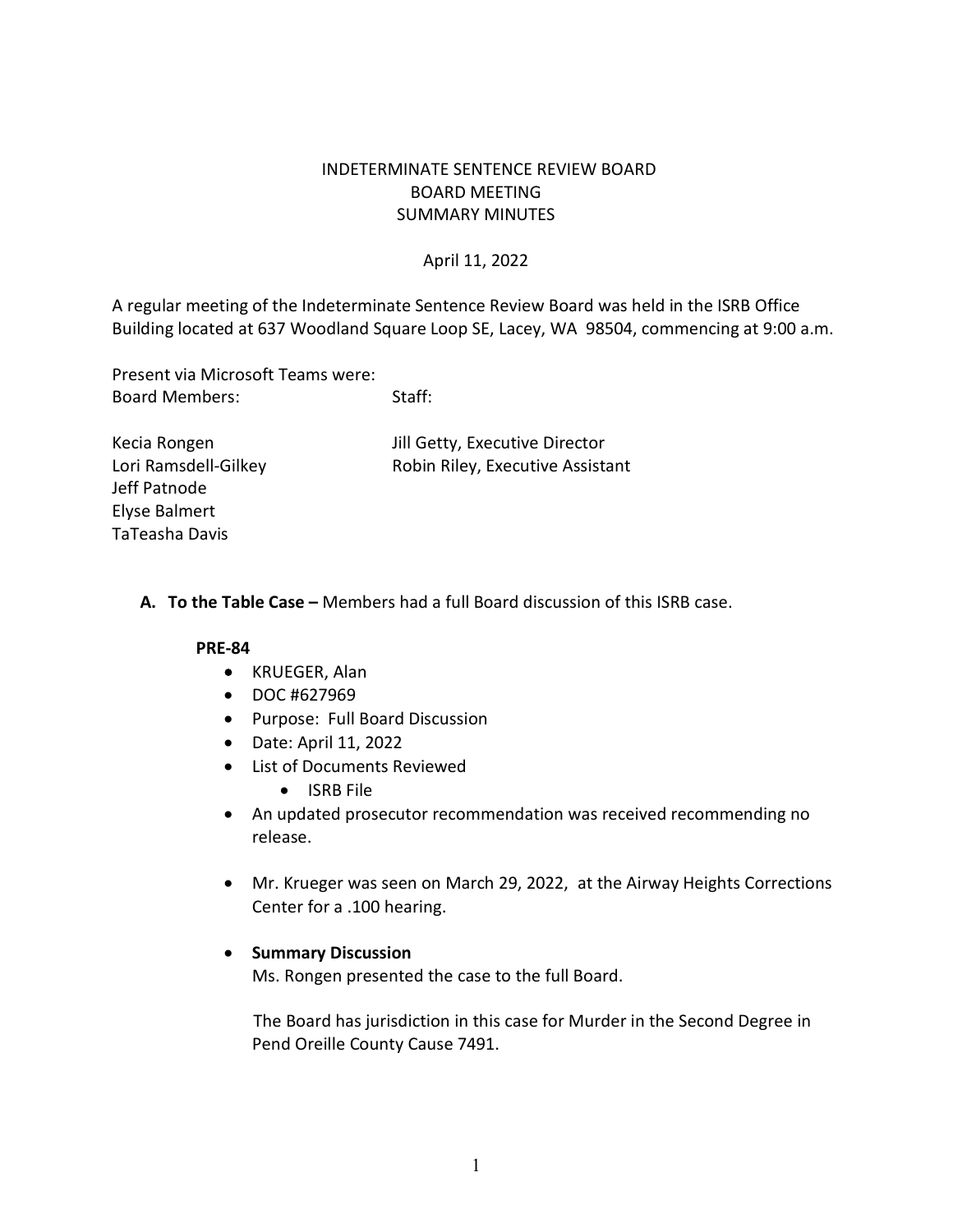Knowledge and in Pend Oreille County for Rape 2. These crimes have He has previous convictions in Thurston County Cause 4737 for Carnal reached their statutory maximum.

 The crime involved Mr. Krueger meeting a 19-year-old unknown female at a bar and convincing her to give him a ride by promising her drugs. During the drive he grabbed the victim and strangled her to death. He left her body in the woods. Mr. Krueger was on abscond status from supervision when the murder occurred. He was 27 years of age at the time, and he is currently 69 years of age.

- Second Degree in Pierce County which he admits he raped the victim. The charges were later dismissed with prejudice due to a speedy trial violation. He was suspected of at least five additional rapes in the states of Washington, Idaho, and Alaska during this time. • In 1979 he was convicted of Rape in the Second Degree in Pend Oreille County in 1979. He was also charged with Assault in the
- counts in Pierce County and Carnal Knowledge in Thurston County. These crimes occurred in 1973. • In 1973 he committed Soliciting a Minor for Immoral Purposes, two

 Risk assessments show Mr. Krueger to be a moderate to high risk to reoffend.

Mr. Krueger's infractions have gone down over the years. His last one was in 2012

Mr. Krueger is currently housed in the infirmary due to his declining memory.

#### **Decision:**

 The panel recommends he be found not parolable and that 60 months be added to his minimum term.

## • **Reasons:**

- **Mr. Krueger scores in the high range of psychopathy, "which suggests his risk for reoffending is high based upon the amount of psychopathy indicators present."**
- **progress among adult male sex offenders. He scores moderate-high**  • **Mr. Krueger scores in the moderate range on the SOTIPS, a measure intended to assess risk, treatment and supervision needs and on the Static 99-R and combined with the SOTIPS his risk is and he has high needs.**